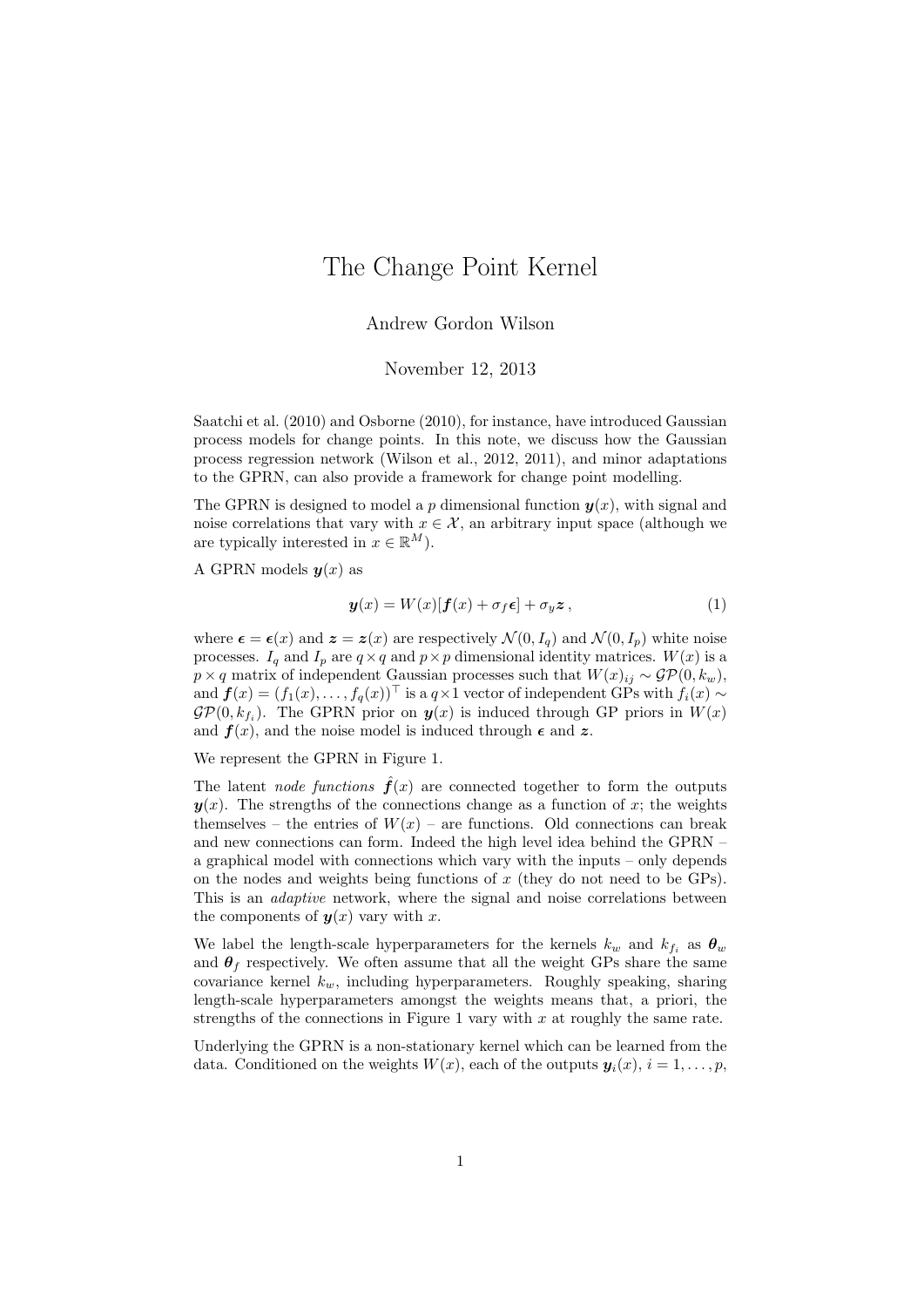

Figure 1: Structure of the Gaussian process regression network. Latent random variables and observables are respectively labelled with circles and squares, except for the weight functions in a). a) This neural network style diagram shows the  $q$ components of the vector  $\hat{f}$  (GPs with additive noise), and the p components of the vector  $y$ . The links in the graph, four of which are labelled, are latent random weight functions. Every quantity in this graph depends on the input  $x$ . This graph emphasises the adaptive nature of this network: links can change strength or even disappear as  $x$ changes. b) A directed graphical model showing the generative procedure with relevant variables. Hyperparameters are labelled with dots.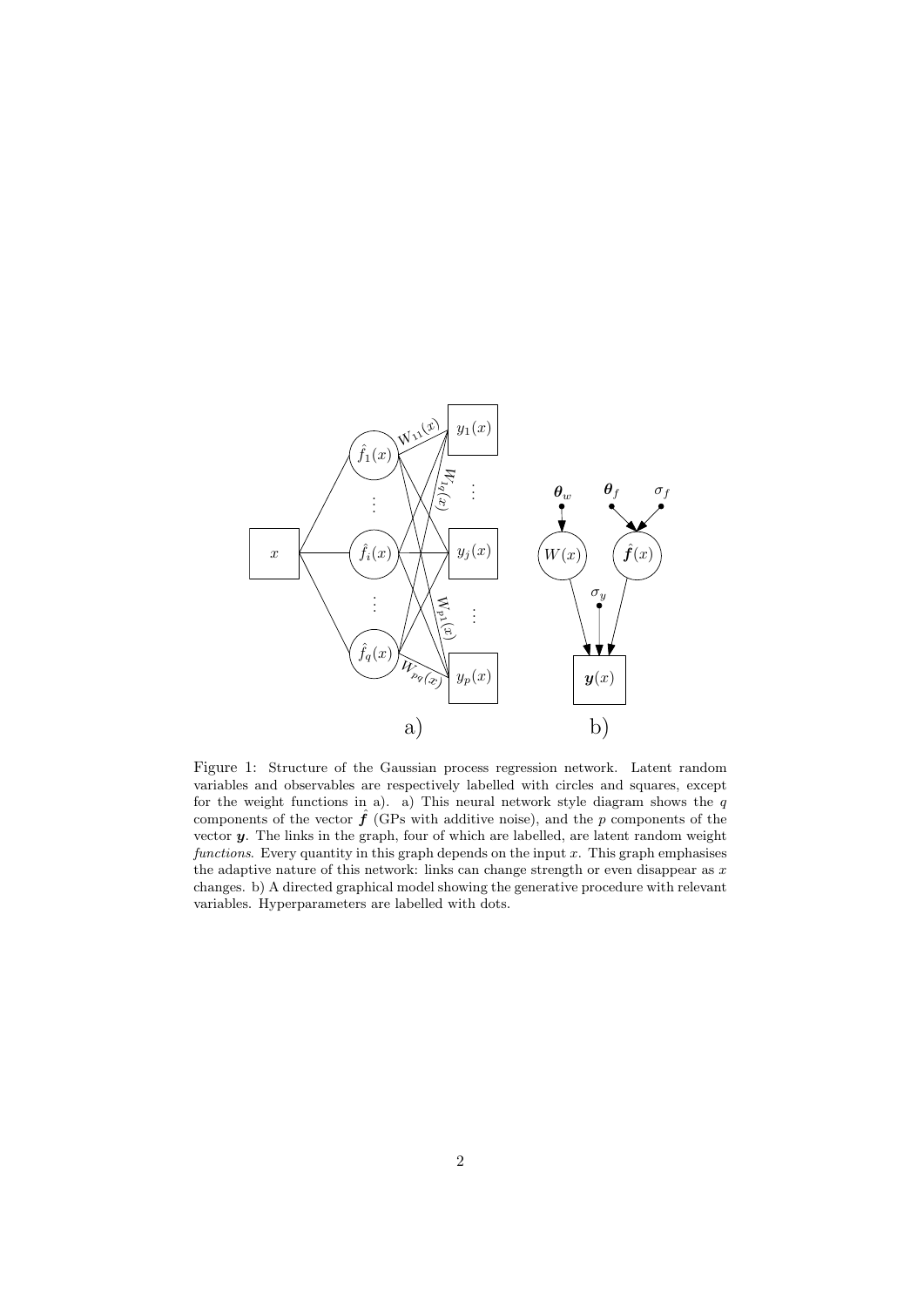is a Gaussian process with kernel

$$
k_{y_i}(x_a, x_w) = \sum_{j=1}^q W_{ij}(x_a) k_{\hat{f}_j}(x_a, x_w) W_{ij}(x_w) + \delta_{aw} \sigma_y^2 , \qquad (2)
$$

where  $\hat{f}_i(x) = f_i(x) + \sigma_f \epsilon \sim \mathcal{GP}(0, k_{\hat{f}_i})$ . Notice: 1) the amplitude of the covariance function,  $\sum_{j=1}^{q} W_{ij}(x)W_{ij}(x')$ , is non-stationary (input dependent); 2) even if each of the kernels  $k_{f_j}$  has different stationary length-scales, the mixture of the kernels  $k_{f_j}$  is input dependent and so the effective overall lengthscale is non-stationary; 3) the kernels  $k_{f_j}$  may be entirely different: some may be periodic, others squared exponential, others Brownian motion, and so on. Therefore the overall covariance kernel may be continuously switching between regions of entirely different covariance structures.

We now further explore this property of changing covariance structures, assuming for clarity that  $y(x) \in \mathbb{R}^1$ . In an adaptive network, a univariate output variable  $y(x)$  is an input dependent mixture of functions:

$$
y(x) = w_1(x)f_1(x) + w_2(x)f_2(x) + \cdots + w_q(x)f_q(x).
$$
 (3)

If the node functions  $f_1(x), \ldots, f_q(x)$  have different covariance functions – or covariance functions with different hyperparameters – then  $y(x)$  will switch between different covariance regimes. We can imagine if  $f_1$  has a squared exponential (SE) kernel,  $f_2$  has an Ornstein-Uhlenbeck (OU) kernel, and  $f_3$  has a periodic kernel,  $y(x)$  could switch between regions with smooth, OU, and periodic covariance structure, or some mixtures of these structures.

The changes in covariance structure can be made more discrete by warping the weight functions through sigmoid functions:

$$
y(x) = \sigma(w_1(x))f_1(x) + \cdots + \sigma(w_q(x))f_q(x). \tag{4}
$$

If we consider two node functions, and wish  $\sigma$  to act as a switch between the two functions, we can adapt the model to

$$
y(x) = \sigma(w(x))f_1(x) + \sigma(-w(x))f_2(x).
$$
 (5)

If  $w(x)$ ,  $f_1(x)$ ,  $f_2(x)$  are all Gaussian processes (GPs), we can imagine the model accounting for arbitrarily many change-points between  $f_1$  and  $f_2$ . Conditioned on  $w(x)$ ,  $y(x)$  is a Gaussian process with kernel

$$
k(x, x') = \sigma(w(x))k_1(x, x')\sigma(w(x')) + \sigma(-w(x))k_2(x, x')\sigma(-w(x')), \qquad (6)
$$

where  $k_1$  and  $k_2$  are the kernels of  $f_1$  and  $f_2$ . A simple special case of the kernel in Eq. (6) can be obtained when  $w(x) = ax^{\top}x + b$ , a simple linear function.

Inference and predictions, as well as learning the hyperparameters of  $w(x)$ , can be performed using variational methods as in Wilson et al. (2012), or following the more recent Nguyen and Bonilla (2013) which specifically focuses on efficient variational methods for Gaussian process regression networks.

Acknowledgements: We thank David Knowles and Zoubin Ghahramani for helpful discussions.